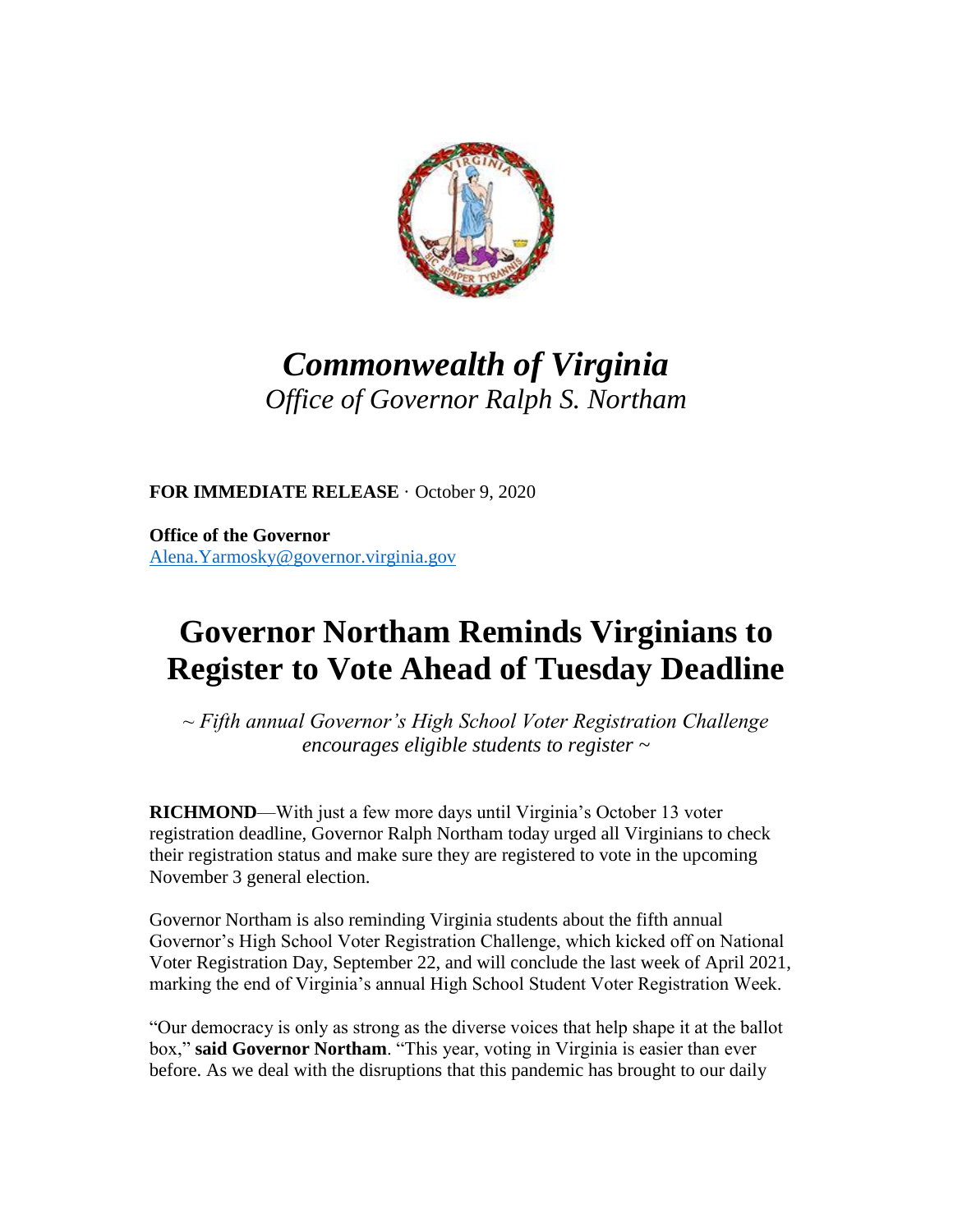lives, we are making sure that registering and voting is safe, easy, and accessible, especially for first-time voters. I encourage all Virginians to register or confirm their registration status before the deadline on Tuesday, October 13—this is about having an active and informed citizenry and facilitating lifelong engagement in our election process."

The Governor's High School Voter Registration Challenge invites high schools across the Commonwealth to register the highest percentage of their voting-age population, and those that reach or exceed 65 percent registration of their eligible senior class will receive a congratulatory certificate from the Governor. Created in 2016, the annual competition is a partnership of the Office of the Governor and the Secretaries of Administration and Education, in collaboration with the Virginia Department of Elections and the League of Women Voters of Virginia.

The 2020–2021 Governor's Challenge is designed to help high schools comply with a [new law](http://r20.rs6.net/tn.jsp?f=001F9yPC9bW6Ato--Rdp7YtDZ07vV35pUJCj4qkanI6YL-Kk-JidskbNkhu-0rY6OGOOfYDX1RP0iPQGJZHjBtCUK9S-ZYcRQUgnlal8URKmlF5tOjBuIwehqtJzVgXU4C84dyB4tXaLYHLCaDc1S5Av8XztMOyPF09BObSkqZovg0ph0YEZGIaNBG6xARMNlaNAovLWAfLtI4=&c=ASMtINc31fQO4eVgZMbNVKc3qdjEexDGLqdIVnwioHS1PiNm41VGzQ==&ch=TZ9MCQF4B7orDsY1kKFu1GypbzuIuJ-WkwcK1SjuTYeINcasGMLrzA==) passed this year that requires all public high schools in Virginia to facilitate voter registration for qualified students during the normal course of the school day. Virginia students born on or before November 3, 2002 can register now and vote in this year's November 3 general election.

"Registering to vote is an important part of being a responsible citizen," **said Commissioner of the Department of Elections Chris Piper**. "The Department of Elections is committed to promoting nonpartisan voter registration in our high schools and ensuring that all Virginians are aware of their voting options and the resources available to them during this year's election and beyond."

While in-person registration drives are more difficult and less frequent under social distancing requirements, there are still several convenient ways to register to vote or update an existing registration. A [new law](http://r20.rs6.net/tn.jsp?f=001F9yPC9bW6Ato--Rdp7YtDZ07vV35pUJCj4qkanI6YL-Kk-JidskbNgz0hviQBKlZh1NUa39gBcqrFETrBTy_QCzzXewC2I0bQGDOcRVsjQR_kti_5XRHQ0Pakx3bdqpbCRtO2PCsuLNDcuvRFOluV9N38cy_S7Bw88B-5sHcMfPCzGxArpXX00MP0OwPRx4eAG2RbZuEgTaUtmFcshHgWXX5WjHf5VmR&c=ASMtINc31fQO4eVgZMbNVKc3qdjEexDGLqdIVnwioHS1PiNm41VGzQ==&ch=TZ9MCQF4B7orDsY1kKFu1GypbzuIuJ-WkwcK1SjuTYeINcasGMLrzA==) approved in Virginia earlier this year implements automatic voter registration for individuals accessing service at a Department of Motor Vehicles (DMV) office or the DMV website.

Virginians also can register to vote by submitting paper applications by mail to their local general registrar, in person at their local general registrar's office, or completing the online form on the Department of Elections' [website](http://r20.rs6.net/tn.jsp?f=001F9yPC9bW6Ato--Rdp7YtDZ07vV35pUJCj4qkanI6YL-Kk-JidskbNooGxGoZgVvb18jMCDe58_ZhvIel4TbHPT28XS4hCbQPHRnAIG8BGUFU14j2A20zeCPfXQuktWig3HqFqCOGTcW7b0vHDptCwhrAGY-WjdmZJvUWmTM0DUhxAAsft2--Wg==&c=ASMtINc31fQO4eVgZMbNVKc3qdjEexDGLqdIVnwioHS1PiNm41VGzQ==&ch=TZ9MCQF4B7orDsY1kKFu1GypbzuIuJ-WkwcK1SjuTYeINcasGMLrzA==) before Tuesday, October 13.

"We are committed to assisting all high schools in Virginia in registering their qualified students, even as schools face the challenges of teaching their students virtually this fall," **said Deb Wake, President of the League of Women Voters of Virginia**. "Registering students now will allow them to participate, not only in our November 3 general election, but will start them on a lifetime habit of voting and exercising their power to select their representatives and voice support of issues important to them."